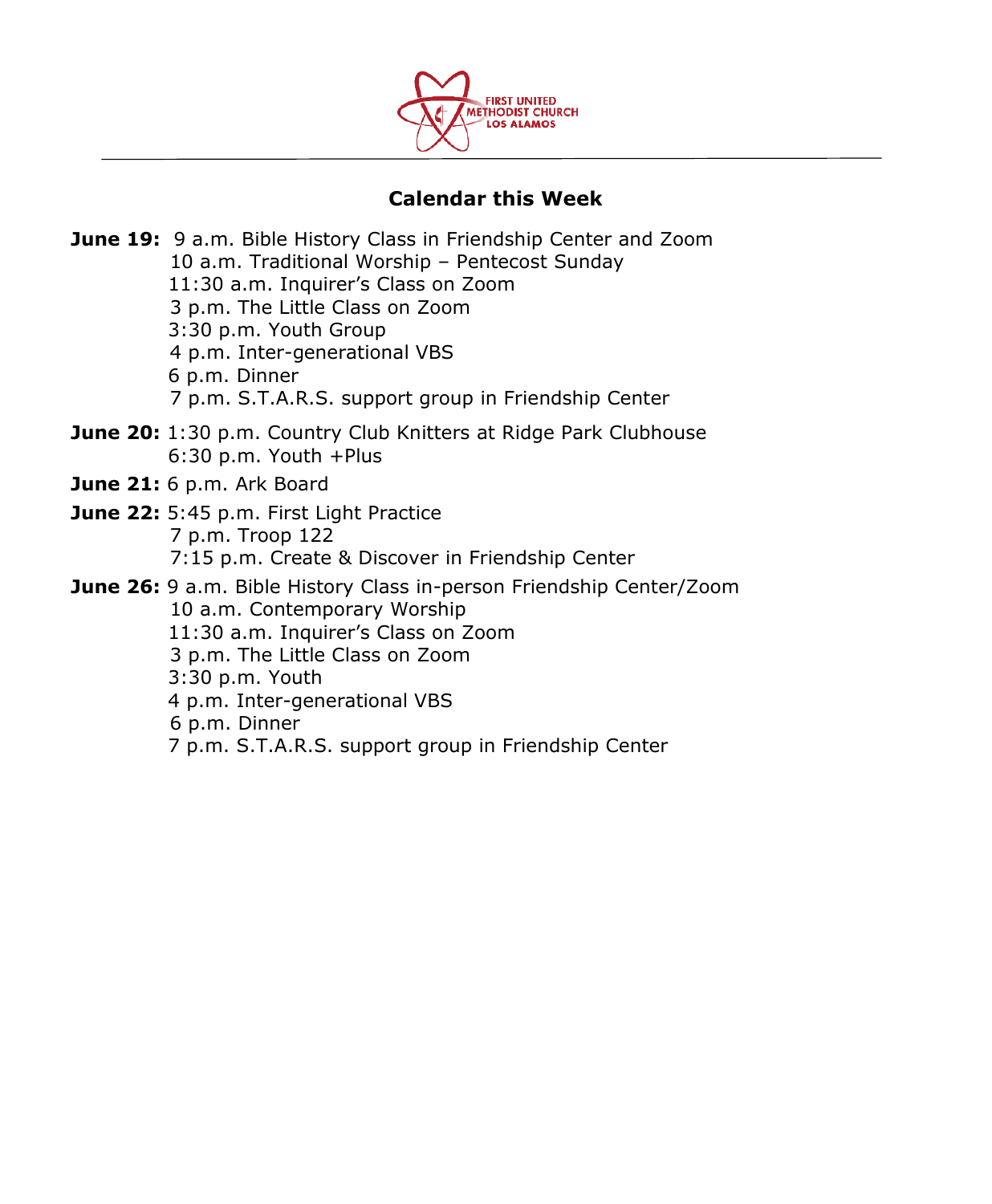

#### **Serving in Worship**

**Lay Reader:** Cathy Hinojosa

**Music:**

Valerie Collins Cindy Little

**AV Team:** Don Casperson Abigail James Samantha

#### **Ushers:**

Kim Granzow Ann LePage

#### **Staff**

**Senior Pastor**  Rev. John W. Nash [pastor@lafumc.org](mailto:pastor@lafumc.org)

**Director of Faith Development** Phillip Ortega [faith@lafumc.org](mailto:faith@lafumc.org)

**Music Director** Valerie Collins [dirmusic@lafumc.org](mailto:dirmusic@lafumc.org)

**Office Administrator** Julie Risch [office@lafumc.org](mailto:office@lafumc.org)

**Bookkeeper** Amy Worcester [finance@lafumc.org](mailto:finance@lafumc.org)

**Ark Director** Shanice Ramos [arkdirector@lafumc.org](mailto:arkdirector@lafumc.org)

**Assistant Ark Director** Linda Nash [arkbusiness@lafumc.org](mailto:arkbusiness@lafumc.org)

*715 Diamond Drive Los Alamos, NM 87544 505-662-6277 Church 505-662-4822 Ark FirstInYourHeart.org*



**WE ARE Christ-Centered ∙ Prayerful ∙ Inclusive ∙ Growing Spiritually ∙ Compassionate & Caring ∙ In Service & Mission**

> June 19, 2022 Second Sunday after Pentecost 10 a.m. Traditional Worship Service

#### **WE PREPARE**

\*Please stand as you are comfortable.

### **Prelude**

#### **Welcome**

### **\*Call to Worship**

Leader: Our relationships with our fathers can be complicated. **People: For some of us, our father's love is like God's love** 

## **-- too deep, too long, too wide, too strong to measure.**

Leader: For some of us, our dads are here and some were never there.

### **People: For some of us, God's love fills in the empty spaces our fathers left behind.**

Leader: All of us are shaped by the relationship or lack of relationship with our fathers.

**People: On this day when we remember what it means to have a father or be a father, we recognize the importance of fathers in our communities. We pledge as a congregation to love and nurture the fathers among us so that they will manifest the love of God in all that they do.**

Leader: Together let us pray:

**Blessed are you, Lord our God, King of the universe, you are not just our ruler, but our parent; not just our creator, but our nurturer.**

**This Father's Day, we are reminded that you reveal yourself to us in your word as Abba, Father.**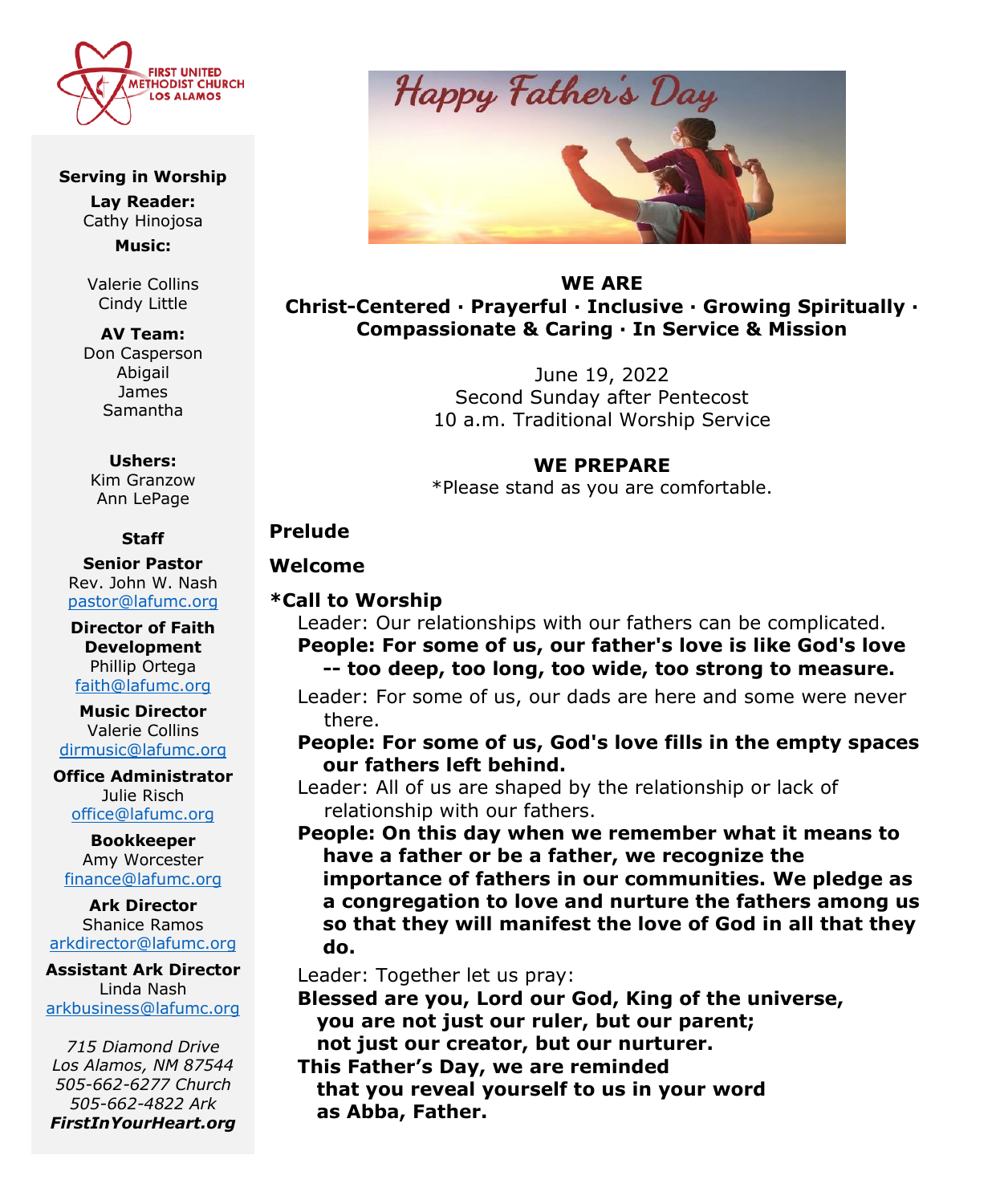**Thank you for this tender promise of your loving kindness.**

**We also thank you today for the gift of fathers, for those who guide and enrich our lives, and for the gift of fatherhood in which we are called to image your selfless love.**

**Lord, we also realize that for those whose wounds inflicted by human fathers can run so deep, this can be a difficult day, but we remember that you are the only father who never turns his back to us.**

**We think today too of all those who wanted to be fathers, but could not, for those who intentionally chose not to father, for those who chose to father children not their own, for those fathers who have lost children and for those fathers who have gone home to you. Comfort them and us with the promise of your joy.**

**We pray these things through your Son, and in the power of your Holy Spirit, Amen.**

**\*Opening Hymn:** UMH#553 *And are We Yet Alive*

**Prayer for Illumination O God of grace, fill us with your Spirit and open our eyes and minds to your word so that we might know of your love and be known by living that love in the world. Amen.**

### **WE HEAR**

**Epistle Reading:** Galatians 6:1-10  *Today's Bible reading may be found on page 180 in the New Testament.*

**Gospel Reading:** Luke 10:1-11, 16-20  *Today's Bible reading may be found on page 66 in the New Testament.*

**Hymn of Preparation:** UMH# 557 *Bless Be the Tie That Binds*

**Message:** "Connectionalism"

## **WE RESPOND**

**\*Hymn of Response:** UMH #545 *The Church's One Foundation*

**Work of the Church**

# **Prayers of the Church**

Leader: Gracious God, **People: hear our prayers.**